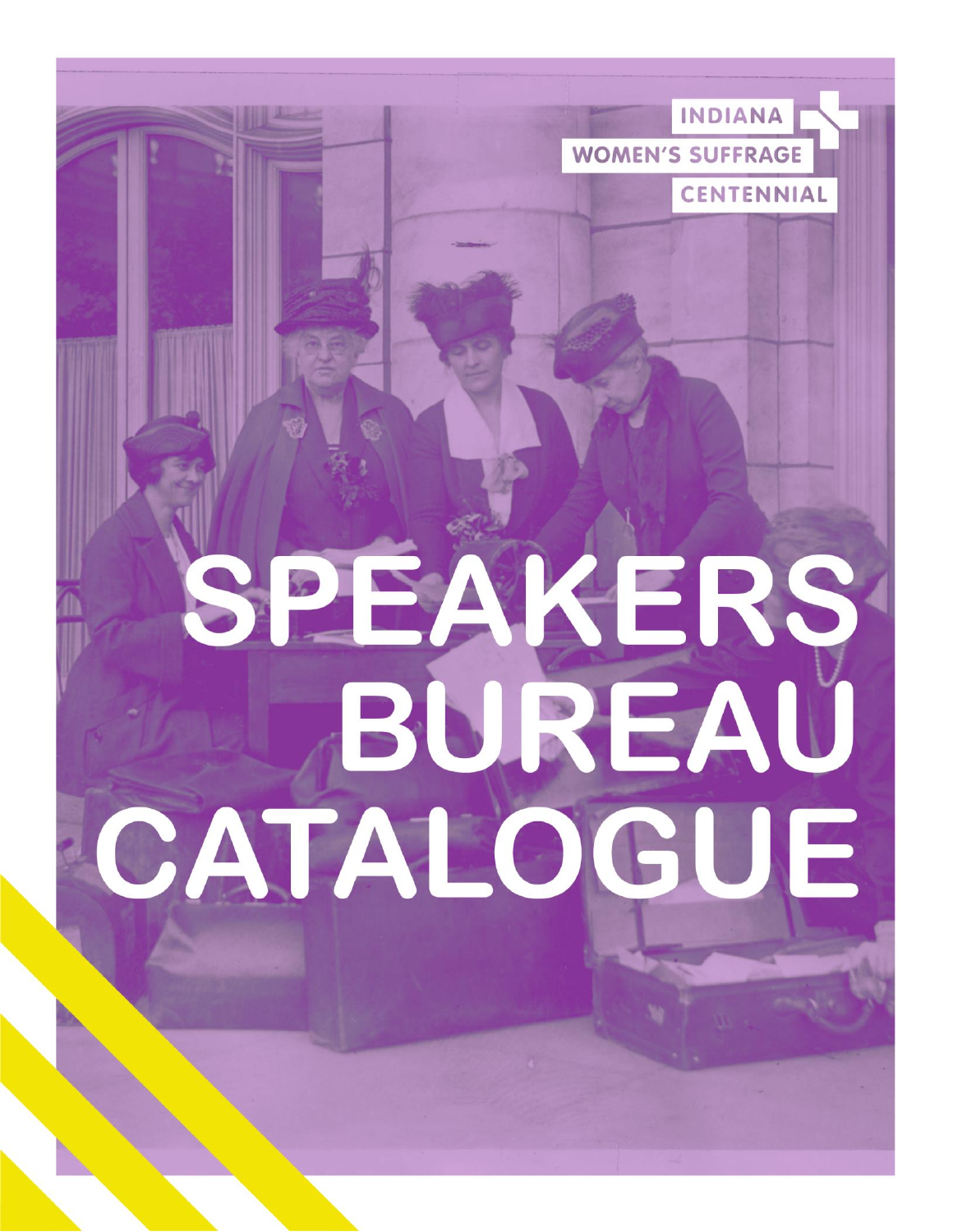

# **HOW TO BOOK A SPEAKER**

The Indiana Women's Suffrage Centennial has curated a list of compelling talks by expert speakers on various topics related to women's suffrage and political participation before and after the passage of the 19th Amendment. Each talk, along with the speaker's bio and contact information, is included in this catalogue.

Thanks to funding from the Lilly Endowment, Inc. and Hillenbrand, Inc., tax-exempt Indianabased organizations can **[apply to host a speaker](https://indianahumanities.wufoo.com/forms/zs34yh511wi0ny/)** in 2020. If awarded, the Indiana Women's Suffrage Centennial will cover the speaker's fee; host organizations are asked to offer the cost of travel to their organization (though some speakers may choose not to seek reimbursement for travel costs). Speakers bureau talks are open to any tax-exempt organization including schools, libraries, history organization, museums, community centers and more.

#### **Applications are due November 1, 2019.**

#### **TO BOOK A SPEAKER**

- 1. Read each of the talk descriptions carefully and decide which one would be the best fit for your goals and your audience. On the application, you can list up to three preferred talks and rank your preference.
- 2. *Optional:* Contact your preferred speaker and determine their availability and a tentative date and time for their talk. You have the option of sharing this information in your application.
- 3. Fill out the [application form,](https://indianahumanities.wufoo.com/forms/zs34yh511wi0ny/) which asks information about your organization, your preferred speaker and how the talk fits into your organization's plans and goals. You can also share what previous experience you've had hosting similar programs and what audience size you anticipate. The more detail you can provide, the stronger your application will be. Applications are due Nov. 1.
- 4. Applicants will be notified in November. If awarded, you will then work with the speaker to determine a final date and time for the talk and submit this information to the Indiana Women's Suffrage Centennial. The IWSC provides a template agreement letter you can use to confirm details in writing with your speaker.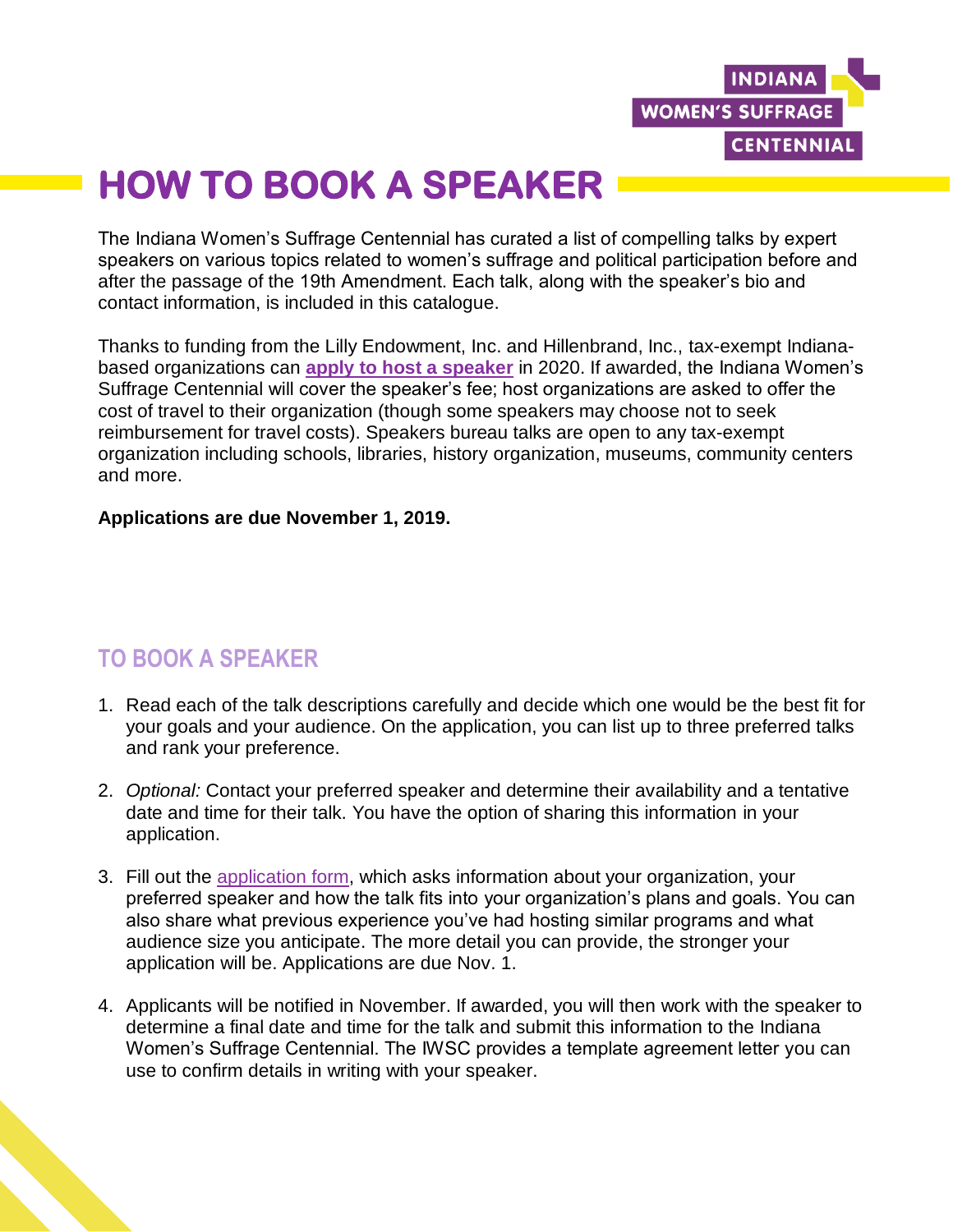Use the logos, flier templates and other resources provided by the IWSC to get the word out! Partner with other organizations in your community to draw a large, engaged audience.

5. After your event, submit a final report form, including attendance, reflections on the event and any photos.

After sites are awarded, the IWSC website will be updated with event notification and final report forms, a template press release and a template speaker agreement letter to help you plan and implement your speakers program.

Organizations are welcome to book speakers independently (or after the application deadline has passed) by contacting the speaker directly and arranging a date and time; the standard speaker's fee is \$400.

#### **QUESTIONS?**

Contact Leah Nahmias at Indiana Humanities **[lnahmias@indianahumanities.org](mailto:lnahmias@indianahumanities.org)** | 317-616-9804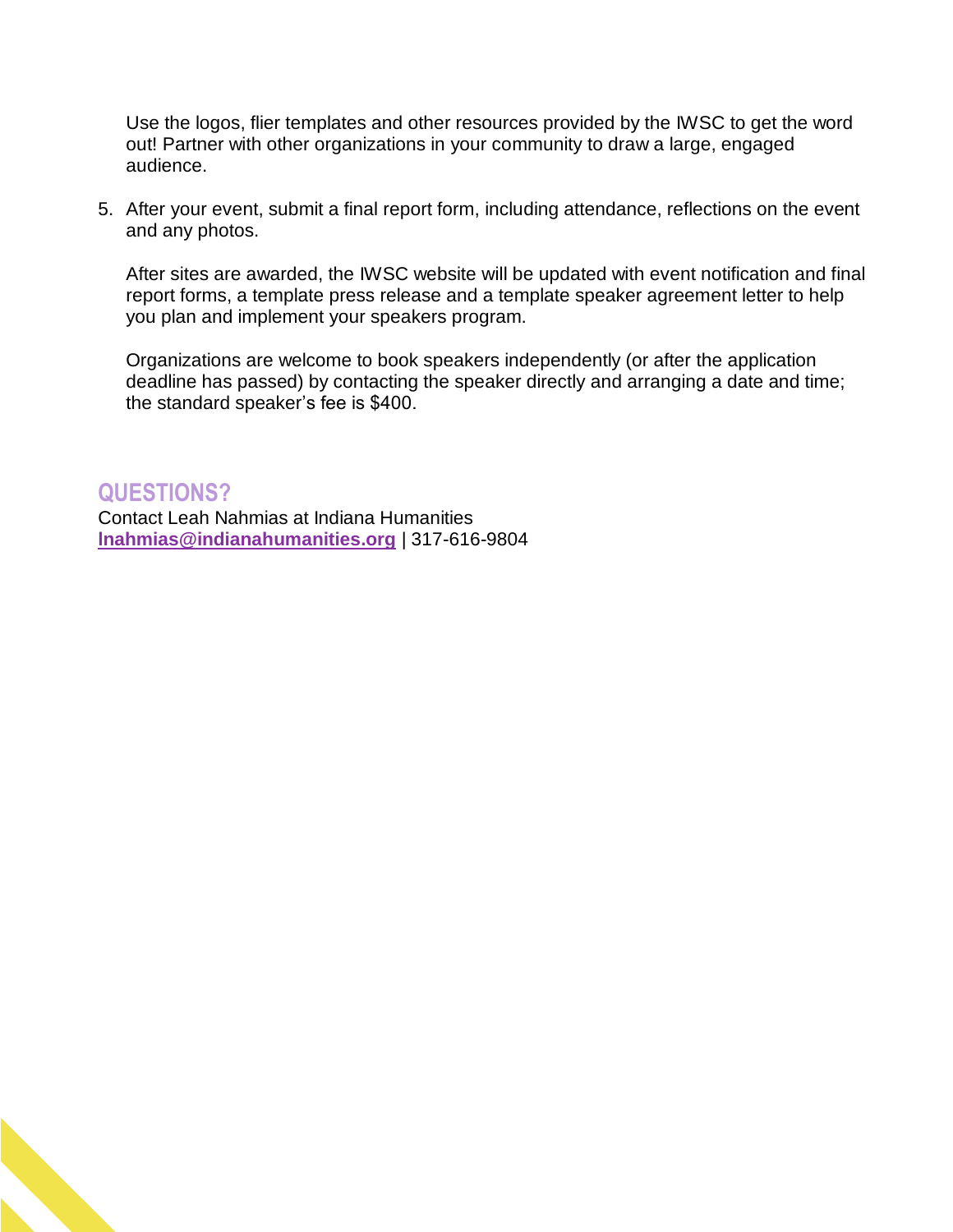

#### **Guard the Gains Well: Hoosier Workingwomen's Activism**

*How did working women agitate for their rights as workers and citizens before and after 1920?*

**Presenter:** Vivian Deno **Contact:** [vdeno@butler.edu](mailto:vdeno@butler.edu) | 317-250-8834

Prior to 1920, Hoosier workingwomen sought the right to vote as part of a broader political agenda to remake the state into a more democratic place for themselves and for others. After 1920, Hoosier women workers, reformers and voters sought to protect their political and economic gains. In her talk, Vivian explores how women were vital actors in the state working to advance various causes like abolition and temperance, as well as advocating for urban and social reforms. From better housing to schooling and equal pay, this talk explores the intersections of workingwomen's advocacy into the 1930s.

Vivian Deno's teaching and research is located at the intersection of women's history and class politics where workingwomen struggled to be respected on the job, paid a fair wage, and allowed a political voice and vote in the early twentieth century. Her research focuses on workingwomen in the opening decades of the twentieth century in diffuse settings: at the movies, in correctional institutions, and in other social locations. As an educator she engages students in challenging traditional narratives about US history, including women's suffrage in the state of Indiana. On the faculty of Butler University, she is currently working on a manuscript project on the history of the Indiana Girls School at the turn of the twentieth century.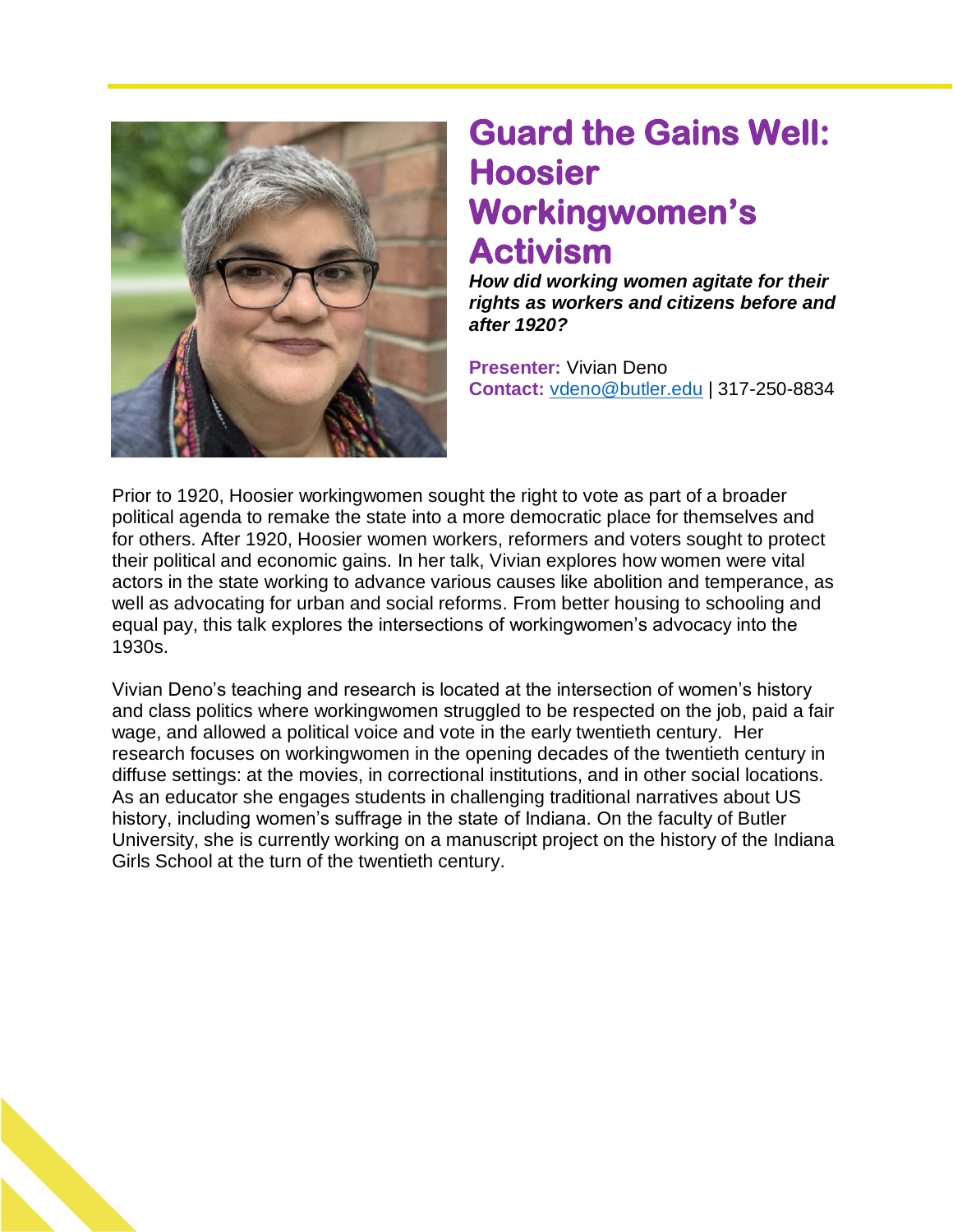

#### **The Other Feminists: Socialists, Laborers and Anti-Lynching Activists**

*Why did workingwomen strategically align themselves with suffrage organizations?* 

**Presenter:** Janine Giordano Drake **Contact:** [jgdrake@iu.edu](mailto:jgdrake@iu.edu) 914-584-2364

When some nationally-recognized suffragists like Susan B. Anthony and Elizabeth Cady Stanton were known to condescend poor and working-class women of color during the suffrage movement, Hoosier suffragists redirected the goals of the suffrage movement to support their concerns about labor, temperance, prostitution, and the rights of women to lead churches. Janine's talk illuminates the resiliency of the suffrage movement and its tensions along the lines of class and race. Her stories illuminate working-class white women, immigrants and African American women who worked in different types of political organizations but also actively advocated for women's suffrage as necessary for them to continue their work.

Janine Giordano Drake is Clinical Assistant Professor of History at Indiana University (Bloomington), where she specializes in United States social, labor and religious history. She is co-editor of *The Pew and the Picket Line: Christianity and the American Working Class* (Illinois Press, 2015) and has authored several other articles and book chapters on Social Christianity, the Left, and the Religious Left in the twentieth century. Her current book project explores the rivalry between the labor movement and the American churches for moral authority over the industrial working classes. At Indiana University, in addition to teaching and research, Janine serves as the liaison between the History department and the Advance College Project. In that capacity, she gets to travel around the state and support high school social studies teachers in teaching college-level history.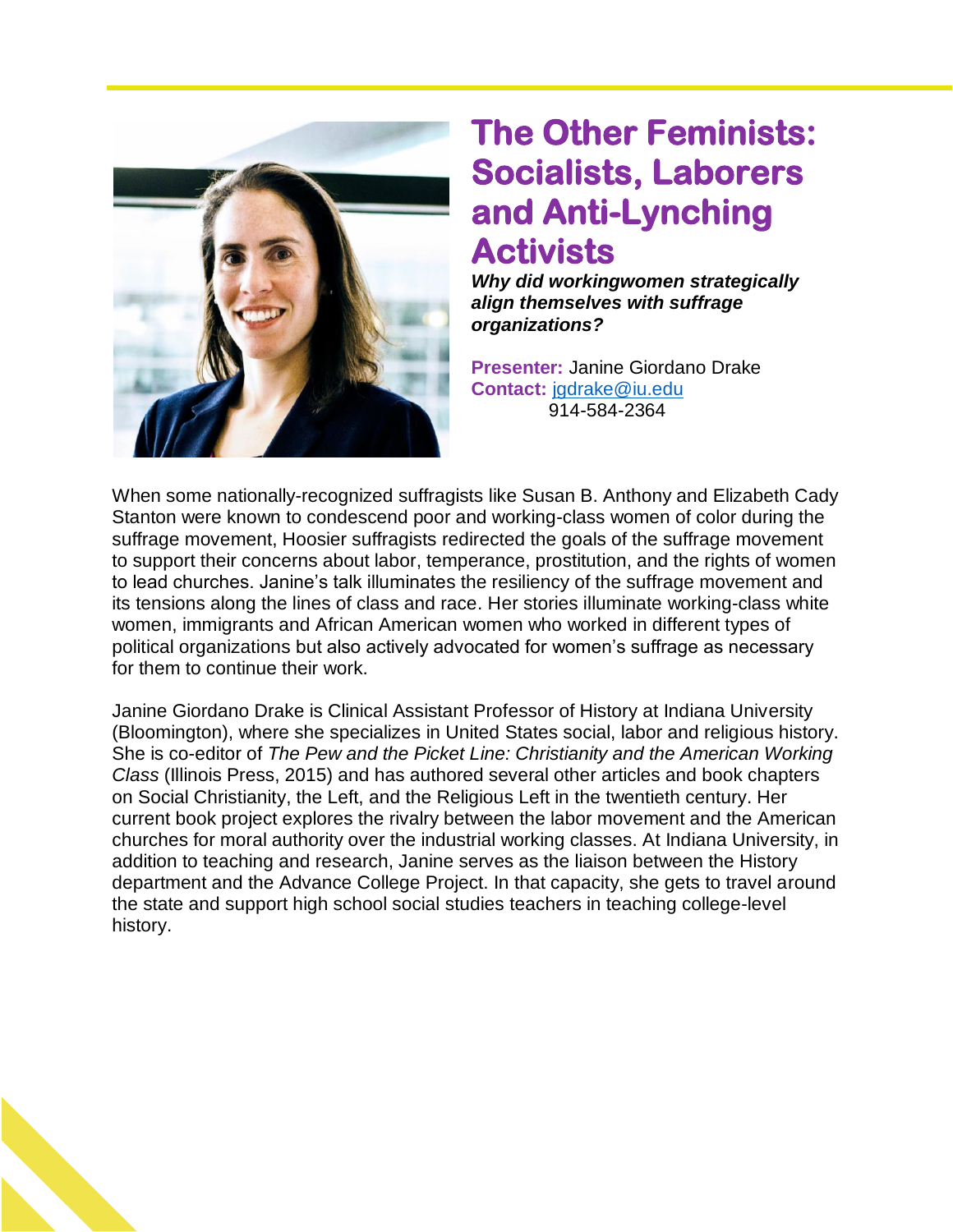

### **Traveling with Susan B. Anthony**

*When, where and why did national figures visit Indiana in their quest to gain suffrage?*

**Presenter:** Kristen Garvey **Contact:** [kesgindy@outlook.com](mailto:kesgindy@outlook.com) 317-840-0202

National suffragists traveled the country, including to Indiana, to give speeches, circulate petitions and organize local women's rights groups. Susan B. Anthony, one of the most important national suffrage leaders, visited Indiana several times, making stops in Bloomington, Indianapolis, Lafayette and Terre Haute, and even stopping to speak in front of the Indiana General Assembly. Many times, she and her compatriots were met with mixed reception. Kristen's talk explores when, where and why Anthony and other national figures visited Indiana and how the experiences of these national historical leaders can serve as comparisons to several key contemporary movements.

Prior to joining Indiana Housing and Community Development Authority, Kristin Svyantek Garvey was the Executive Director of the Indiana Commission for Women where she led efforts to increase awareness of the status of women and recognize their contributions to the state. In 2016, she was elected as President of the National Association of Commissions for Women (2016-2020). In 2018, she became adjunct professor of community leadership at the University of Indianapolis. She serves on the steering committee for the Race and Cultural Relations Leadership Network and was a Hoosier (now Tobias) Fellow in 2010. She has participated in several national, state, and local leadership programs. Kristin received her bachelor's degree in International Studies and French from Butler University and her master's degree in Organizational Leadership from Indiana Tech.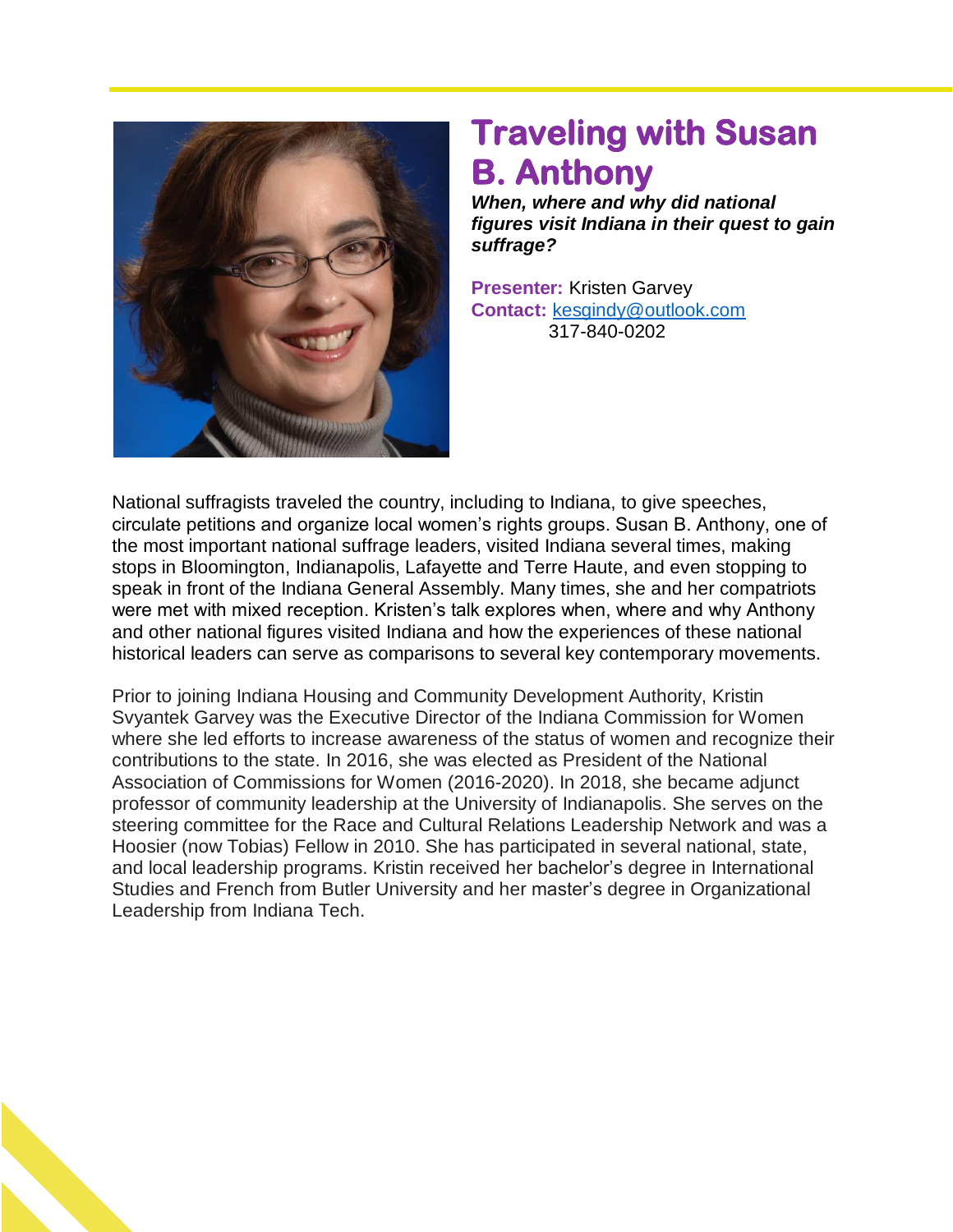

### **From Seneca Falls to Seymour and South Bend: Mapping Indiana's Suffrage History**

*What can we learn by mapping Indiana's women's suffrage movement and its leaders?*

**Presenter:** Melissa Gentry **Contact:** [mgentry@bsu.edu](mailto:mgentry@bsu.edu) | 765-285-1097

On close inspection, story maps reveal that Indiana—and Hoosier suffragists in particular—were ideologically, economically, racially, and socially diverse. Melissa's multimedia story maps depict some of the people and places connected to the history of women's suffrage. Complete with ups, downs, sometimes dramatic and "less than ladylike" but always colorful individuals and events, her talk incorporates historic photographs, correspondence, diaries, club minutes, oral histories, movies, newspapers, music, and artwork from the collections of Ball State University. With these sources, she introduces national and Hoosier women suffragists like Ida Husted Harper, Madam CJ Walker, Sojourner Truth, Susan B. Anthony, and Lucretia Mott while highlighting Hoosier cities connected to the local and national suffrage movements.

Melissa Gentry is the Map Collection Supervisor at the Ball State University Libraries' GIS Research and Map Collection, where she provides instruction programs and curates special exhibits at Ball State University and the Muncie community. Since 2008, Melissa has been a featured instructor for the Cornerstone Center for the Arts, providing workshops/programs for Black, Women's, and Native American History Months and other topics. Furthermore, she presented a women's history session for the Hoosier Women at Work Conference in 2018, the Indiana Association of Historians in 2019, and the Midwestern History Conference in 2018. She is included in the Library of Congress Women's Suffrage Centennial Commission database and credits her interest in women's history to her grandmother, who worked for Indiana Senator Birch Bayh during his legislative battles for Title IX and the ERA.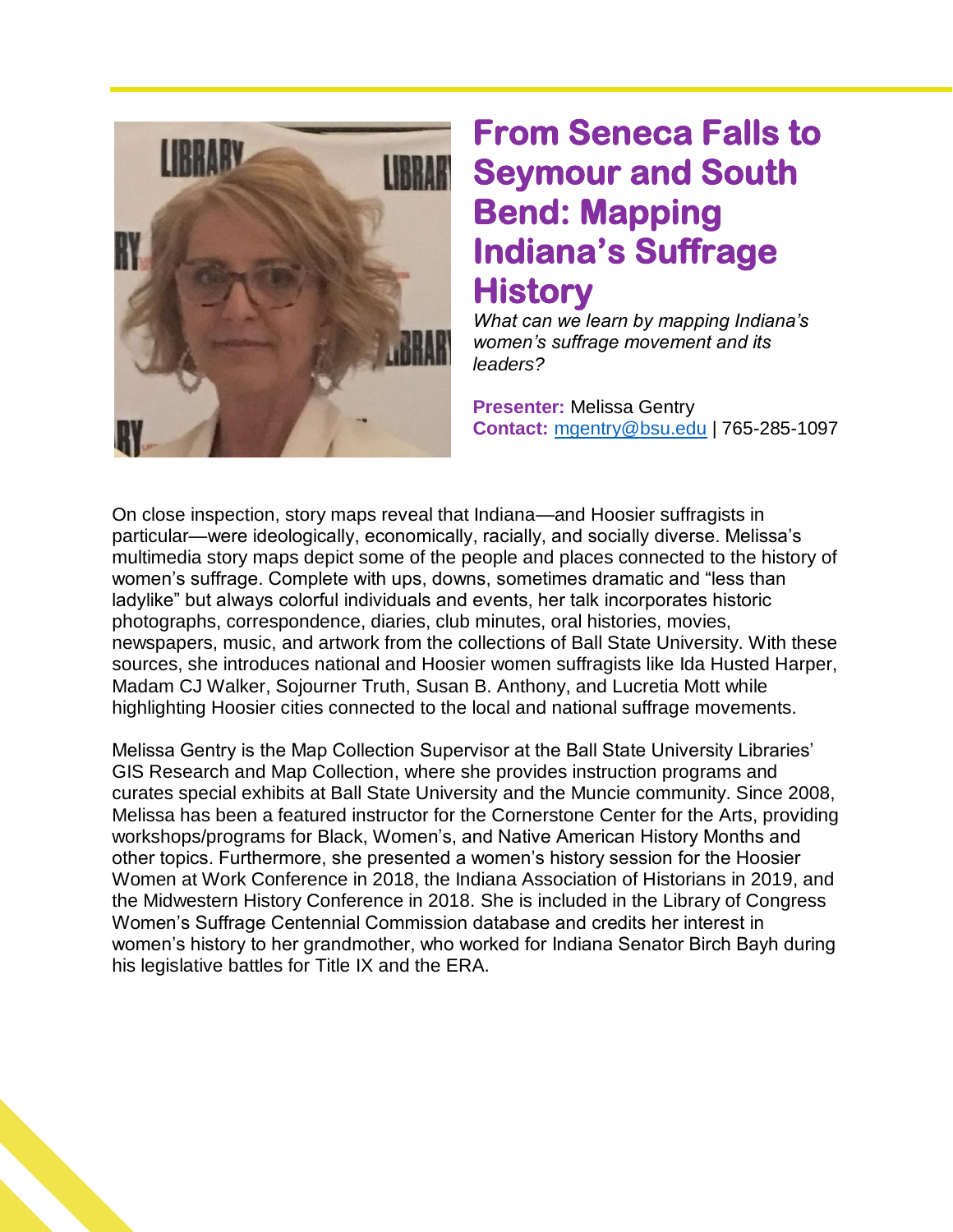

### **Funding Feminism: Then and Now**

*How did wealthy women impact the suffrage movement and how does it help us understand our world today?*

**Presenter:** Joan Marie Johnson **Contact:** [joanmjohnson@northwestern.edu](mailto:joanmjohnson@northwestern.edu)847-467-7565

Who paid for suffrage headquarters, salaries and parades? Meet Phoebe Hearst and Alva Vanderbilt Belmont, two wealthy women who helped finance the movement. Joan shares the stories of these women, who gave thousands of dollars to win the right to vote. Despite their enormous power and privilege as white, wealthy women, they still experienced gender discrimination and sought sisterhood with other women in their fight for the vote. They also fought for access to higher education and improved rights for working women. Joan's presentation helps audiences understand how wealthy women's enormous influence laid the ground work of the modern women's movement and how today's tensions over wealth, power, race and disunity have historical roots in the suffrage movement.

Joan Marie Johnson, PhD, is a historian, author, and speaker on women and philanthropy, race, feminism, activism, and education. She is the author of *Funding Feminism: Monied Women, Philanthropy, and the Women's Movement, 1870-1967*, as well as books on women's higher education and black and white women's clubs. Joan taught women's history at Northeastern Illinois University, co-founded the Seminar on Women and Gender at the Newberry Library in Chicago, and now is the Director for Faculty in the Office of the Provost at Northwestern University.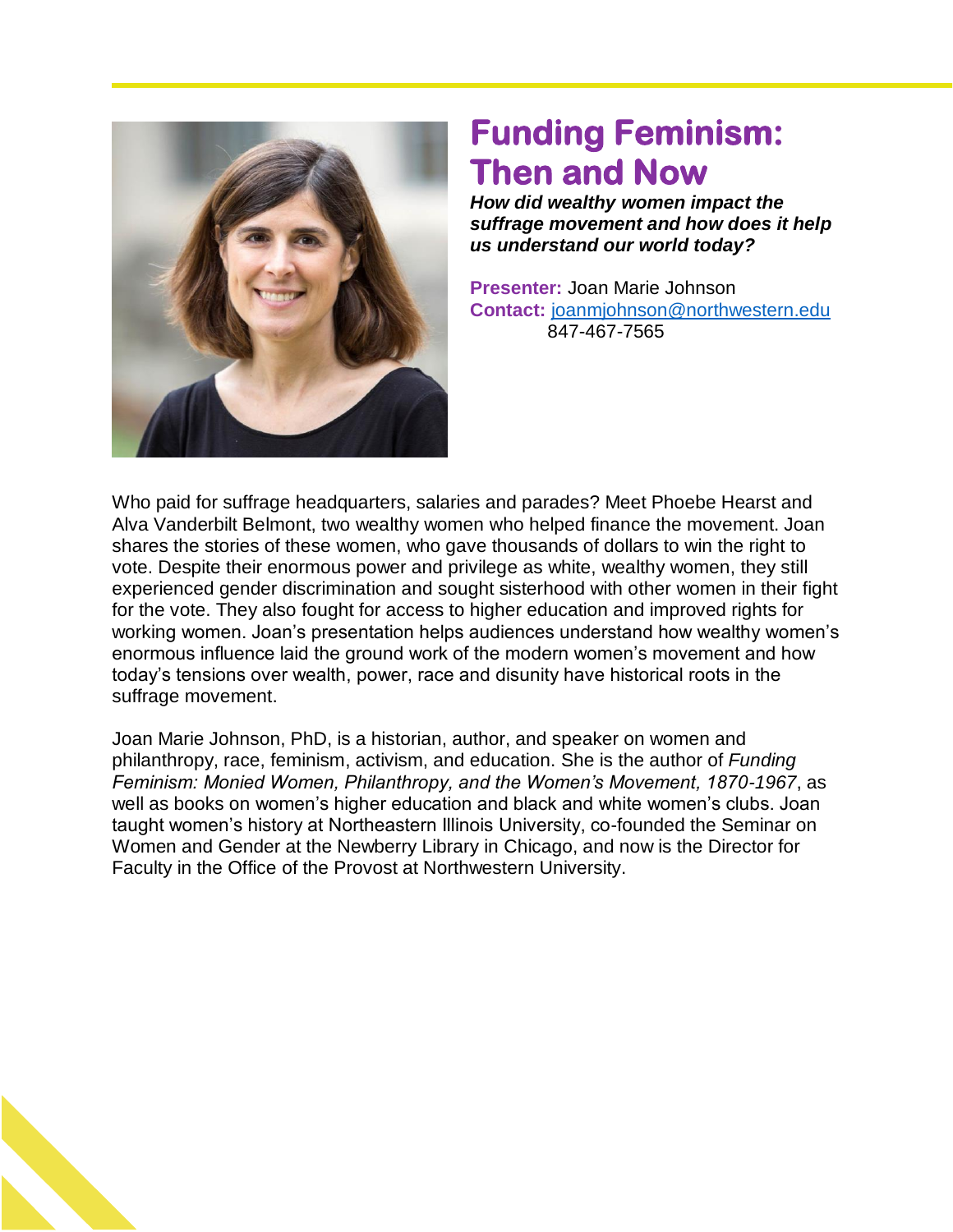

## **From Amanda to Zerelda: Hoosier Suffragists Who Raised A Ruckus**

*What did the women's suffrage movement look like in Indiana and who were its pioneers?*

**Presenter:** Marsha Miller **Contact:** [Marsha.Miller@indstate.edu](mailto:Marsha.Miller@indstate.edu) 812-878-1679

Explore the chronological history of women's suffrage in Indiana through historical costume and a suffragist song, or two! Marsha introduces Hoosier women who helped shape the movement, including Amanda Way, Grace Julian Clarke, Mary Garrett Hay, Helen Cougar, Zerelda Wallace and May Wright Sewall with a special focus on Ida Husted Harper and Eugene and Kate Debs. Her talk also explores coverage of the little known 1917 Maston-McKinley Partial Suffrage Act, the Legislative Council of Women and the words of Governor Goodrich upon signing ratification.

Marsha Miller has taught more than 4,800 information literacy sessions at Indiana State University (1985-present) and coordinates library social media. Her degrees are from Central Michigan University (History) and the University of Michigan (Library Science). As a Research and Instruction Librarian her liaison areas include Multidisciplinary Studies (within that, Gender Studies), Social Work and Music, and she has the usual academic scholarship record. Since 2012, as a member of the League of Women Voters of Vigo County, she has served on the steering committee for the annual celebration of Women's Equality Day. She has created biographical badges of suffragists and collected the songs that they sang when they gathered and marched. She currently serves as the Indiana president of the American Association of University Women (founded in 1881). She plays the clarinet and is known as the "Purple Librarian."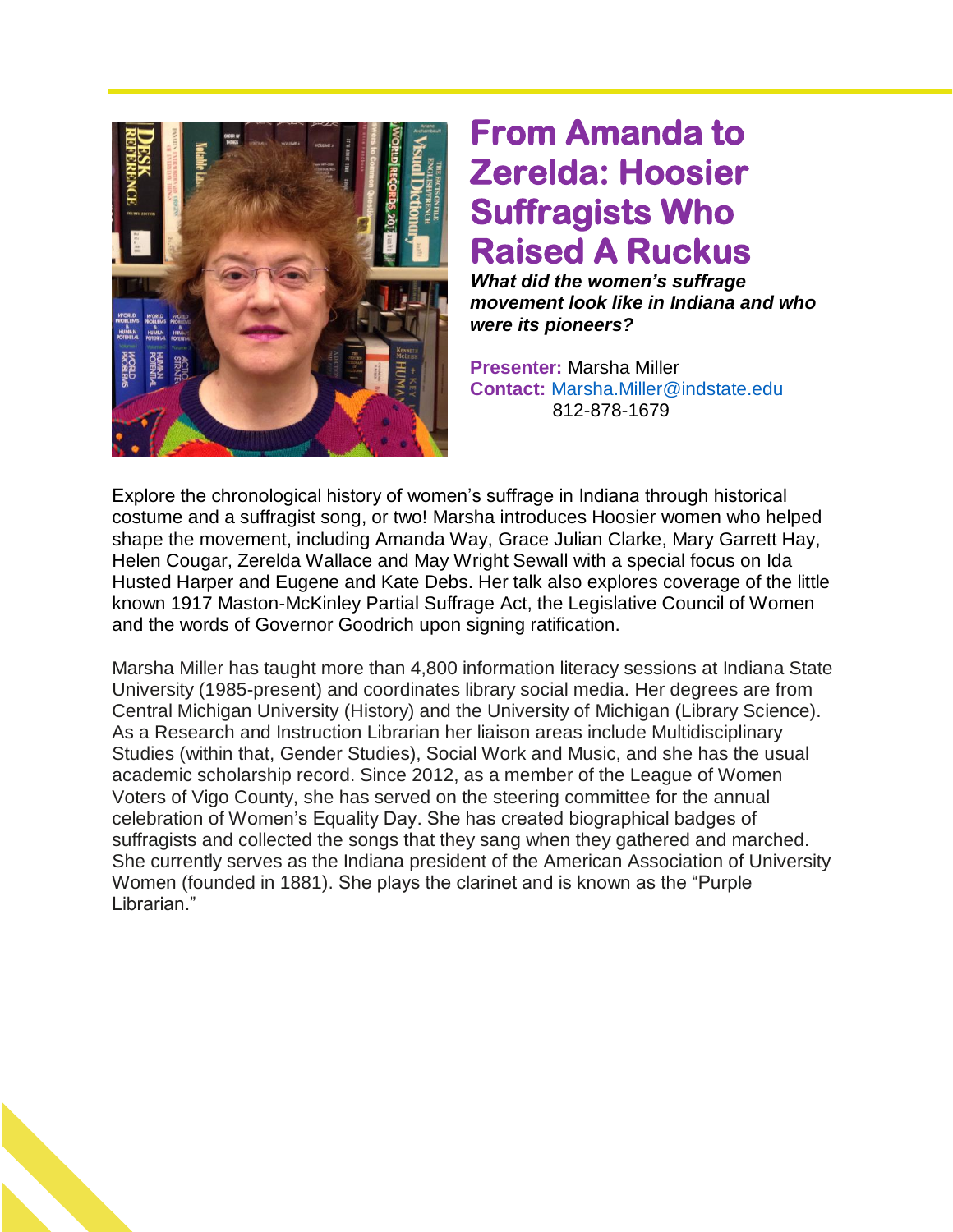

### **Motors and Mass Rallies: Expanding the Movement after 1909**

*How did the incorporation of new women's groups and technology contribute to the suffrage movement's growth after 1909?* 

**Presenter:** Anita Morgan **Contact:** [aashende@iupui.edu](mailto:aashende@iupui.edu)  317-278-9020

The creation of two major women's suffrage organizations, the Woman's Franchise League and the Equal Suffrage Association, stands as the most significant twentiethcentury event in the Indiana women's suffrage movement. Both organizations attracted new women to their cause and each adopted new techniques, including automobile tours, street meetings and mass rallies in order to publicize women's need for the vote. Anita's talk explores the women who led these groups and their realization that adding new groups of suffragists, like African American men and women, and more public events could persuade reluctant politicians to vote in favor of women's suffrage.

Anita Morgan is a Senior Lecturer of History at IUPUI where she has taught since 1997. A native Hoosier and farm owner, Anita's research includes all aspects of Indiana history with a focus on women, the Civil War, and Indianapolis history. Her forthcoming book, *"We Must Be Fearless": The Woman Suffrage Movement in Indiana* will be published by Indiana Historical Society Press in 2020. Her work has appeared in the *Indiana Magazine of History*, *Traces of Indiana and Midwestern History*, and other publications. She has held various offices, including president, in the Indiana Association of Historians. When she is not searching for more information about Indiana women, Dr. Morgan likes to explore the state's antique shops and visit small diners in search of the perfect breaded tenderloin.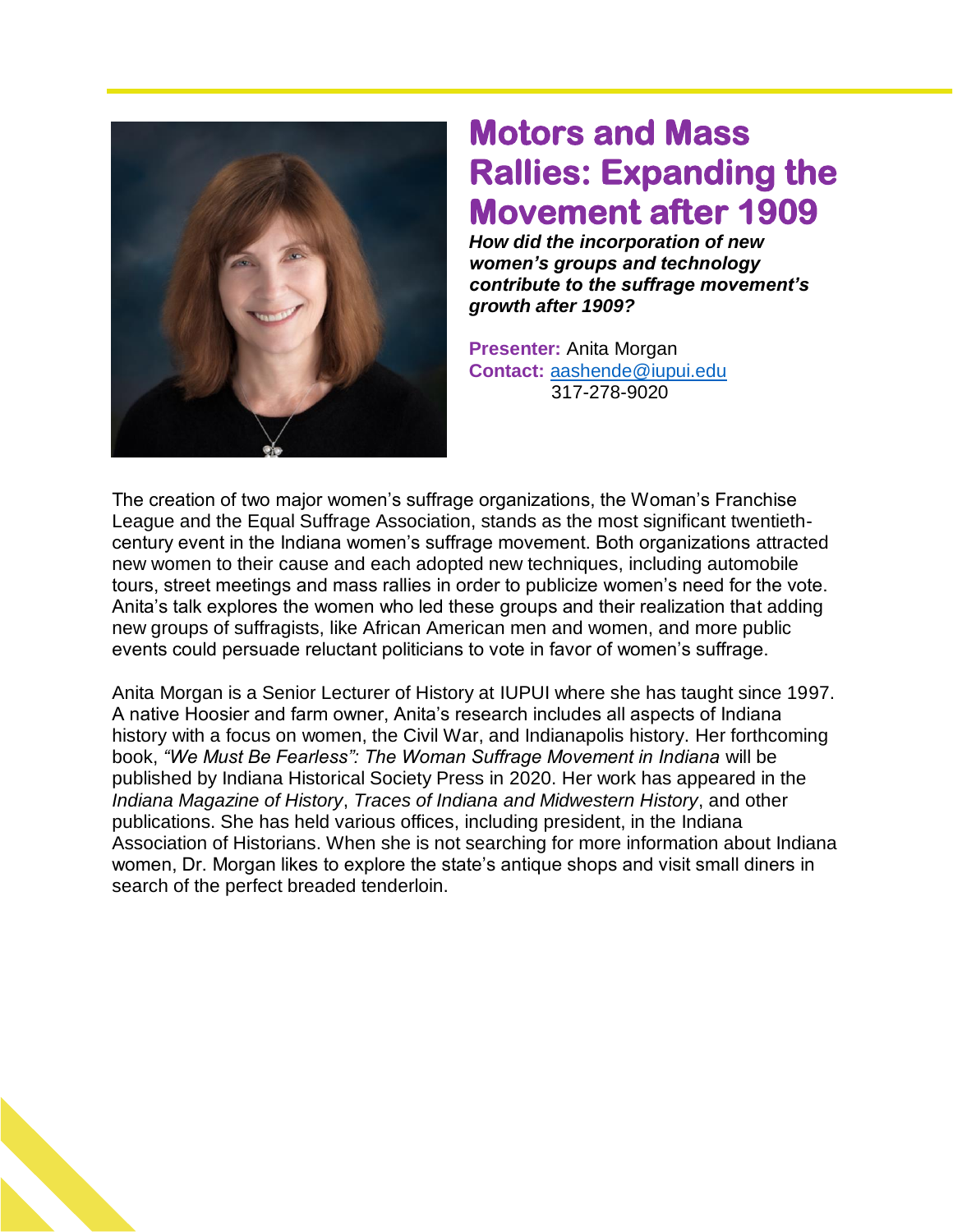

#### **Fashioning Suffrage: Suffragists' Political Style and Its Visual Legacies**

*How did suffragists shape political style, and how did their political legacy inspire and affect more recent struggles for gender equality?*

**Presenter:** Einav Rabinovitch-Fox **Contact:** [einavr@hotmail.com](mailto:einavr@hotmail.com)  917-696-0731

Clothing and appearance became much more than a mere fashion statement during the suffrage movement. By employing mainstream fashion styles and suffrage colors to advance their politics, suffragists transformed not only their image, but also the popular understandings of political campaigning. Einav's talk presents fashion as a useful tool in political campaigns and our current political culture by examining the visual and spectacular means through which suffragists brought the issue of women's rights to the forefront. Explore the multiple ways fashion enabled suffragists to shape political discourse during the campaign and how this legacy continues to affect and inspire women's political campaigning and participation to this day.

Einav Rabinovitch-Fox is a Visiting Assistant Professor in History at Case Western Reserve University, specializing in U.S. women's and gender history, consumer culture, and social movements. Her research examines the connections between fashion, politics, and modernity, and she is currently working on her book manuscript, *Dressed for Freedom: The Fashionable Politics of American Feminism*. Einav has published on fashion, femininity, and feminism in academic journals as well as popular venues such as *Public Seminar, The Conversation*, and *Dismantle Magazine*. She also a popular public speaker, giving talks and presentations on the connections between fashion and politics in the past and present.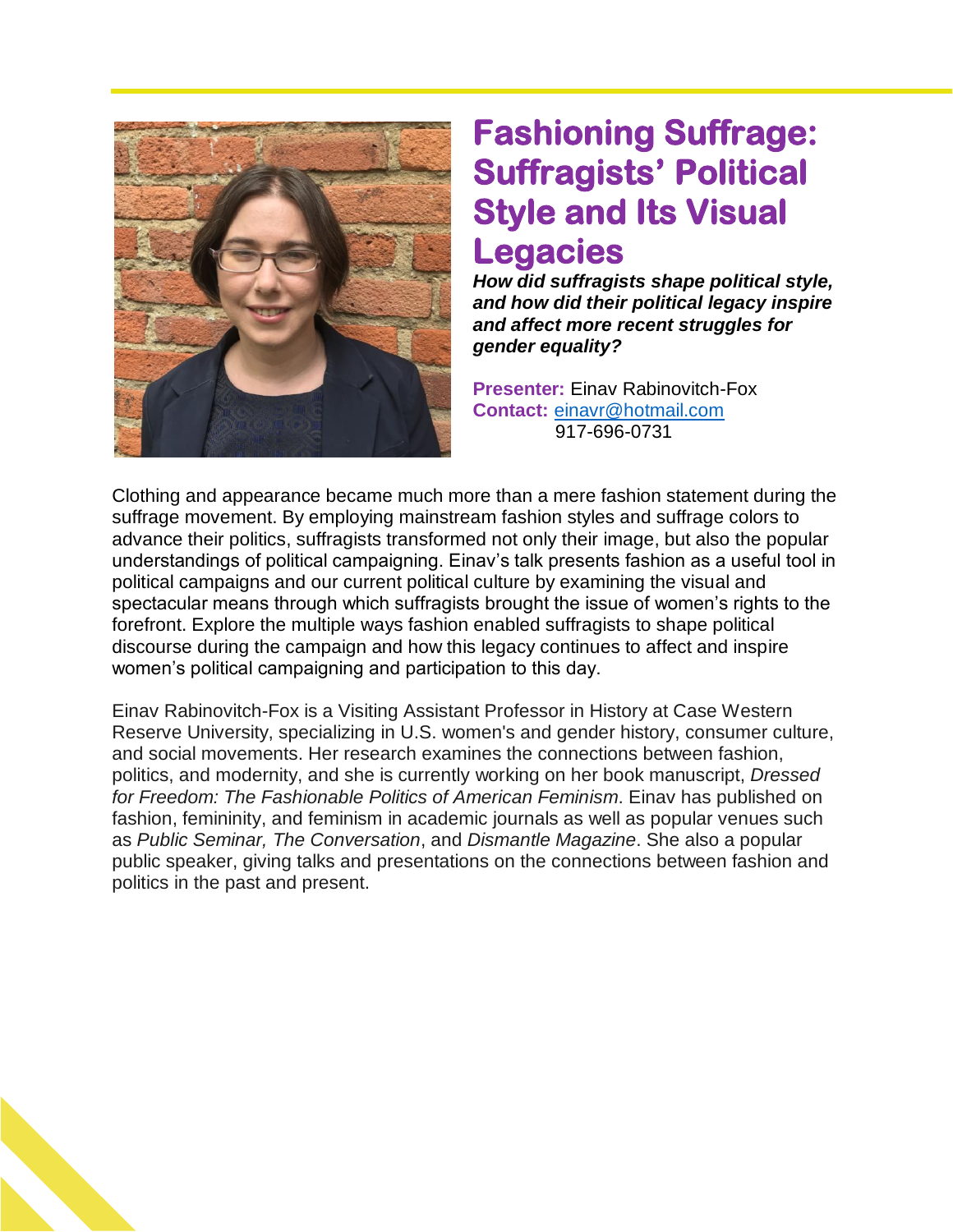

#### **The "Undefeatable" Grace Julian Clarke**

*What does the trajectory of this Indianapolis suffragist's political career tell us about the ways women were political before, during and after the 19th Amendment?* 

**Presenter:** Jackie Swihart **Contact:** [jswi1324@gmail.com](mailto:jswi1324@gmail.com) | 574-514-8140

Grace Julian Clarke was a life-long advocate for social justice and women's right and differentiated herself as a political actor rather than reformer. Jackie reveals the ways in which Clarke elevated her statewide status while acting as a campaign manager for Lenore Hanna Cox (Terre Haute) during the Indiana Federation of Clubs' 1915 presidential election. The campaign, and Clarke's role, provides a glimpse into the everyday politics of suffrage advocates at the local and state levels, including slandering efforts that predate our divisive modern-day politics. Further examination of how Clarke evolved throughout World War I demonstrates how she and other women advanced political agendas through patriotism. As women gained traction with enfranchisement post-WWI, Clarke focused her attention on international issues like the League of Nations. Using a three-dimensional evaluation of Clarke, Jackie illuminates how Clarke was far from a bystander to the male-dominated political atmosphere and actively engaged in her own political conflicts prior to and post suffrage.

Jackie Swihart recently completed her graduate public history internship with Indiana Humanities, where she guided the creation of the Indiana Women's Suffrage Centennial. She earned her Bachelor's in Secondary Education at Indiana University South Bend (2014) and taught social studies before earning her Master's in Public History at IUPUI (2019). As a graduate student, Jackie was selected as a member of IUPUI's Elite 50, a recipient of the Robert Barrows History Graduate Student Paper Scholarship and the Anne Donchin Women's Studies Graduate Research Contest for her work in women's history. She's presented her work at the National Council on Public History, the Indiana Association of Historians and the Midwestern History Association. She currently works at the Indiana Office of Community and Rural Affairs.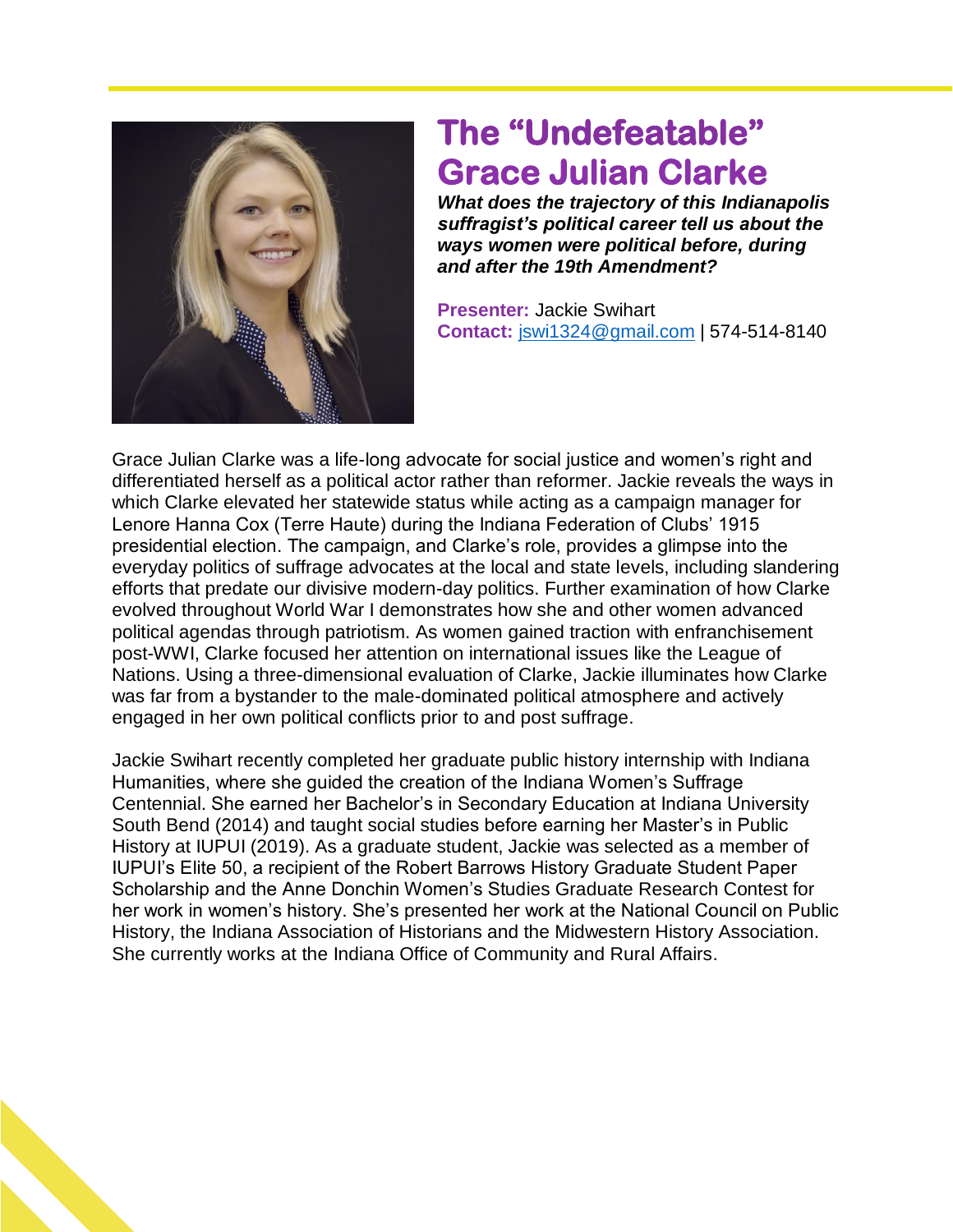

### **Intersectionality in the Midwest Suffrage Movement**

*How did early Midwestern feminists, from various backgrounds, conceive of freedom?*

**Presenter:** Jamie Wagman **Contact:** [jwagman@saintmarys.edu](mailto:jwagman@saintmarys.edu) 574-284-4476

"White feminism," a phrase at times misused in the media, suggests that feminists of the past were all invested in white supremacy. While early U.S. feminism was indeed at times a "segregated sisterhood," intersections of race and class exist in the historical narrative about Indiana suffragists and Midwestern feminists. Using correspondence, yearbooks, bulletins and other archival sources from the Indiana League of Women Voters and the Women's Franchise League of Indiana, Jamie discusses how women worked for gender equality and how race and class affected women's actions and rights.

Jamie Wagman is an Associate Professor and Chair of History and Gender and Women's Studies at Saint Mary's College. She teaches courses on U.S. Women's History, African-American History, and Feminist Theory. She has a Ph.D. in American Studies, a Gender Studies graduate certificate, and an M.A. in Writing. She has been a NEH Summer Scholar and a Fulbright Specialist. Her work has been published in the *Journal of Urban History, The Seneca Falls Dialogues Journal, Nashim: A Journal of Jewish Women's Studies and Gender Issues* and will appear this fall in *Women and Social Movements in the United States, 1600-2000*.